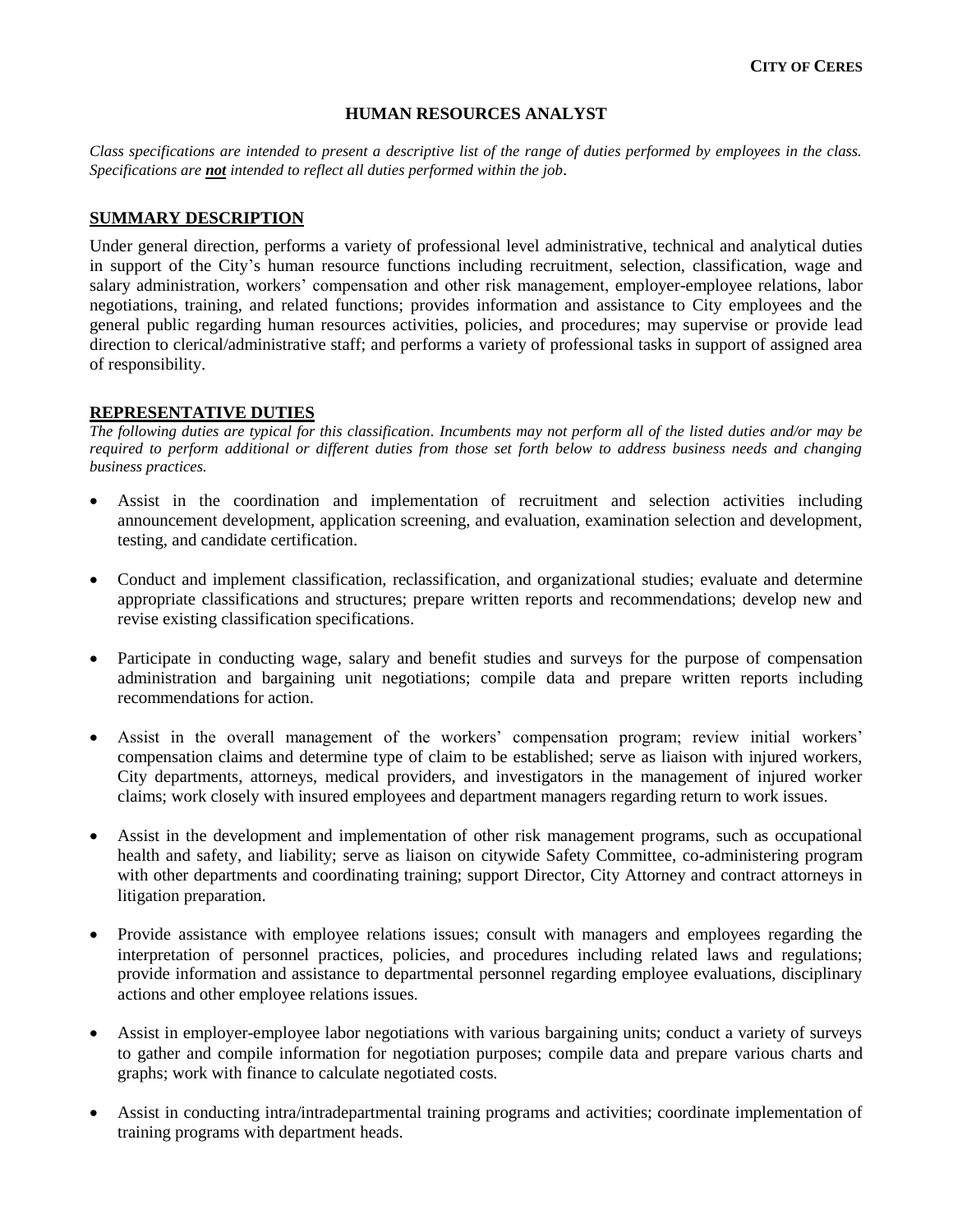### **CITY OF CERES Human Resources Analyst (Continued)**

- Conduct research, analyze data, and prepare written and statistical reports and recommendations for a variety of human resource issues and topics; make oral presentations as required; update and revise written directives, rules, and regulations and various handbooks as appropriate.
- Conduct new employee orientation and exit interviews; ensure proper applicant notification.
- Respond to public inquiries in a courteous manner; provide information within the area of assignment; resolve complaints in an efficient and timely manner.
- Attend and participate in professional group meetings; stay abreast of new trends and innovations in the field of human resources administration.
- Perform related duties as required.
- May supervise other HR Staff.

# **QUALIFICATIONS**

*The following generally describes the knowledge and ability required to enter the job and/or be learned within a short period of time in order to successfully perform the assigned duties.*

# **Knowledge of:**

Operations, services, and activities of a human resources program.

- Principles, practices, and procedures of human resources administration in the areas of employment, compensation and classification, workers' compensation, employee development, training, and benefits administration.
- Resources to sustain current understanding of modern trends and legal issues in the field of human resource management.

Employment and employee relations issues.

Methods and techniques of research and analysis of personnel administrative and statistical data.

Principles of city government organization, functions, and management.

Basic labor relations, negotiation processes and employment law.

Workers' compensation and related contract principles and theories.

Workers' compensation claims adjusting, investigation, and administrative techniques necessary to participate in the management of claims from reporting of injury to settlement.

Basic principles and procedures of record keeping.

Business letter writing and report preparation.

Principles and practices of customer service.

Office procedures, methods, and equipment including computers and applicable software applications. Pertinent federal, state, and local laws, codes, and regulations.

### **Ability to:**

Perform professional personnel work with minimum supervision.

Make independent decisions.

Collect, compile, and analyze information and data.

Understand and analyze statistical information.

Make complete and accurate analyses, reports, and recommendations in a variety of personnel areas.

Work tactfully with and win confidence and cooperation of other departmental personnel, the public, and outside agencies and organizations.

Understand and assess needs and strengths of others.

Understand, interpret, and apply general and specific administrative and departmental policies and procedures as well as applicable federal, state, and local policies, laws, and regulations.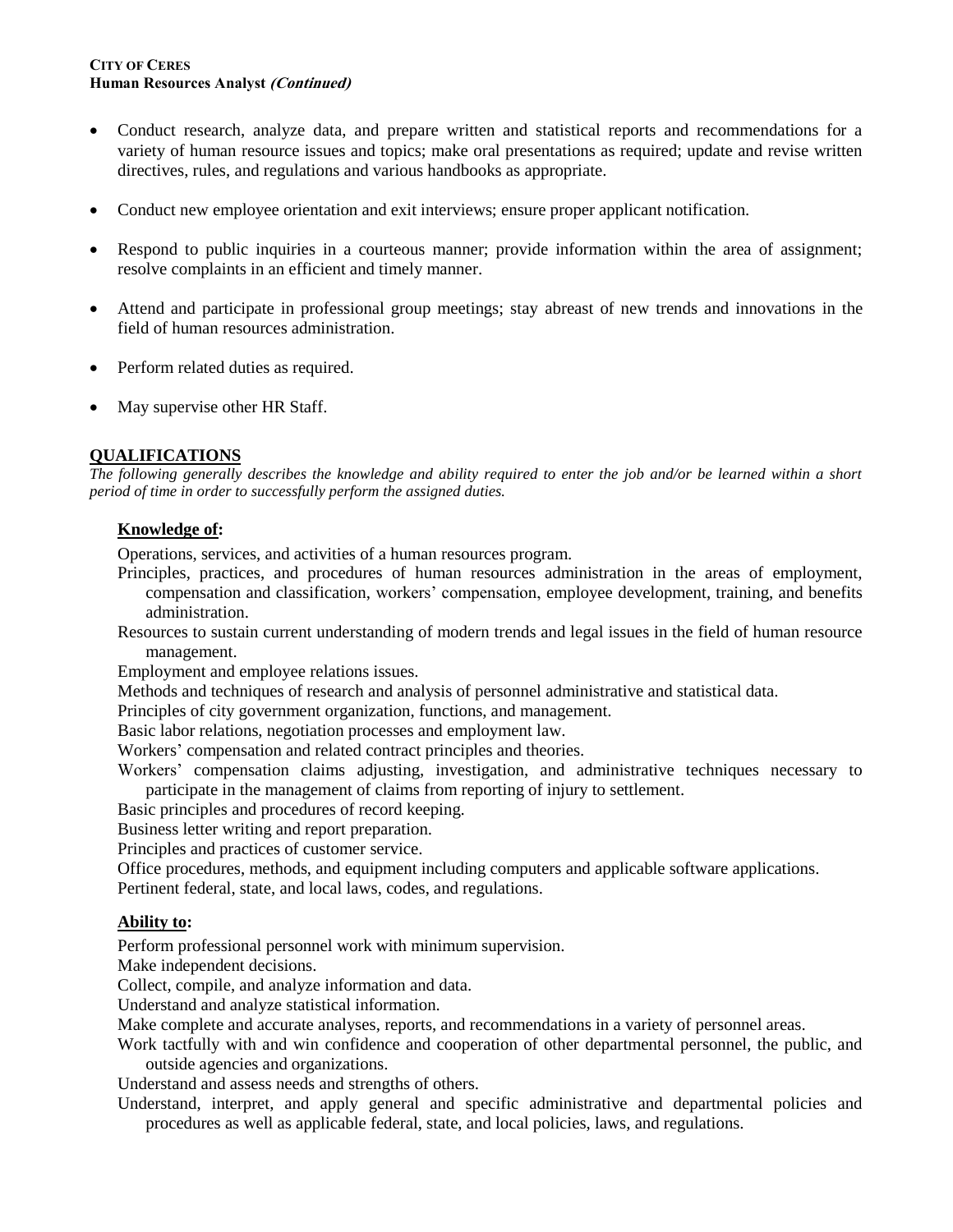### **CITY OF CERES Human Resources Analyst (Continued)**

Prepare clear, concise, oral and written reports both narrative and statistical.

Formulate and conduct presentations to employees, supervisors, and department managers.

Plan and organize work to meet changing priorities and deadlines.

Operate office equipment including computers and supporting word processing, spreadsheet, and database applications.

Respond tactfully, clearly, concisely, and appropriately to inquiries from the public, City staff, or other agencies on sensitive issues in area of responsibility.

Communicate and interact in situations requiring tact, instruction, persuasion, and counseling including conferences, group discussion, individual interviews, and negotiations.

Demonstrate an awareness and appreciation of the cultural diversity of the community.

Communicate clearly and concisely, both orally and in writing.

Establish and maintain effective working relationships with those contacted in the course of work.

**Education and Experience Guidelines -** *Any combination of education and experience that would likely provide the required knowledge and abilities is qualifying. A typical way to obtain the knowledge and abilities would be:*

### **Education/Training:**

A Bachelor's degree from an accredited college or university with major course work in human resources, public administration, business administration, or a related field. Professional Human Resources certification is desirable.

### **Experience:**

Five years of increasingly responsible professional human resources administration experience. A Master's Degree in a related field may be substituted for one year of required experience that provides a generalist background.

### **PHYSICAL DEMANDS AND WORKING ENVIRONMENT**

*The conditions herein are representative of those that must be met by an employee to successfully perform the essential functions of this job. Reasonable accommodations may be made to enable individuals with disabilities to perform the essential job functions.*

**Environment:** Work is performed primarily in a standard office environment with some travel from site to site.

**Physical:** Primary functions require sufficient physical ability and mobility to work in an office setting; to stand or sit for prolonged periods of time; to occasionally stoop, bend, kneel, crouch, reach, and twist; to lift, carry, push, and/or pull light to moderate amounts of weight; to operate office equipment requiring repetitive hand movement and fine coordination including use of a computer keyboard; to travel to other locations using various modes of private and commercial transportation; and to verbally communicate to exchange information.

**Vision:** See in the normal visual range with or without correction.

**Hearing:** Hear in the normal audio range with or without correction.

Bargaining Group: Supervisors/Confidential FLSA Status: Non-exempt

Date: January, 2008 (Rev. September, 2013) *Johnson & Associates*